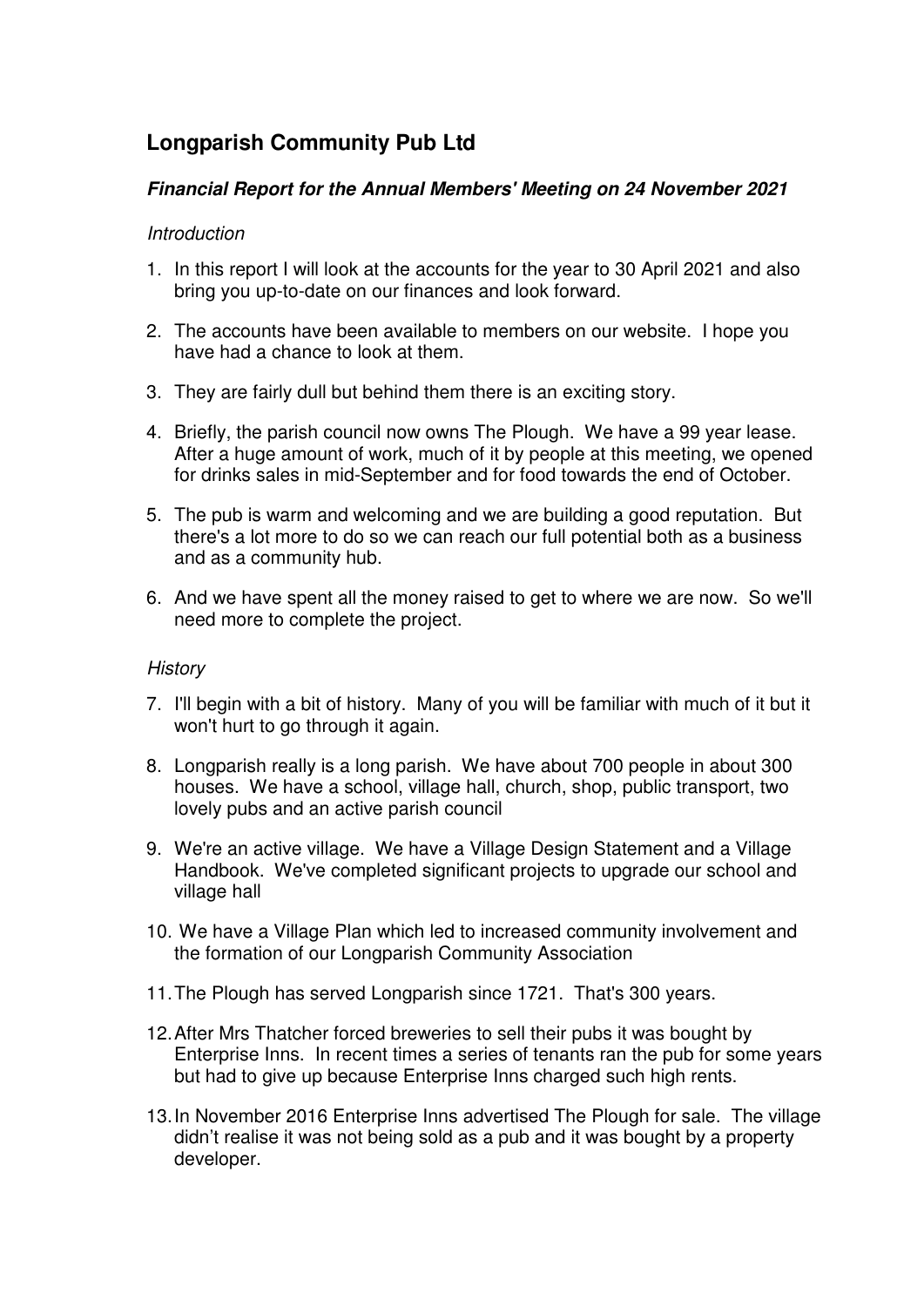- 14. We were waiting for it to re-open but nothing happened until May 2018 when there was a planning application for conversion to residential. At that point the village became aware of what was happening to our pub
- 15. In June 2018 the Parish Council objected a 4 page blockbuster. The Community Association registered The Plough as an Asset of Community Value (ACV).
- 16. Over 50 local residents objected and the Community Association formed a pressure group called Plough Ahead to coordinate community response. Our company, Longparish Community Pub Ltd, is the successor to Plough ahead.
- 17. In July 2018 the Test Valley Borough Council refused the application. The Plough was officially a closed pub and not a development site.
- 18. Would a new landlord come to run the Plough? Would it come up for sale?
- 19. But nothing happened would there be an appeal?
- 20. Jan 2019 The owner appealed (just in time) against the TVBC planning refusal. He was not interested in selling to us as we couldn't demonstrate that we had the money
- 21. Over the next few months we
	- Developed a Business Plan and Share Offer https://www.ploughahead.co.uk/share-offer
	- Worked with the Parish Council to build a case to take to appeal
	- Worked with the Parish Council to consider how best to fund the project
- 22. In June 2019 we organised a Community survey https://www.ploughahead.co.uk/community-survey
	- 1/3 of households responded. And they were overwhelmingly in favour of saving The Plough
- 23. September 2019 saw the Appeal Hearing conducted by an Inspector from the Planning Inspectorate. The TVBC planners did a great job and the parish council and many supporters spoke up.
- 24. In October 2019 the appeal was comprehensively dismissed. The Plough was a closed pub and not a development site.
- 25. Negotiations continued and in December 2019 The Plough was put up for sale triggering the 6 month ACV period when the community can bid.
- 26. Then, in March 2019 along came Covid but no extension to the ACV six months.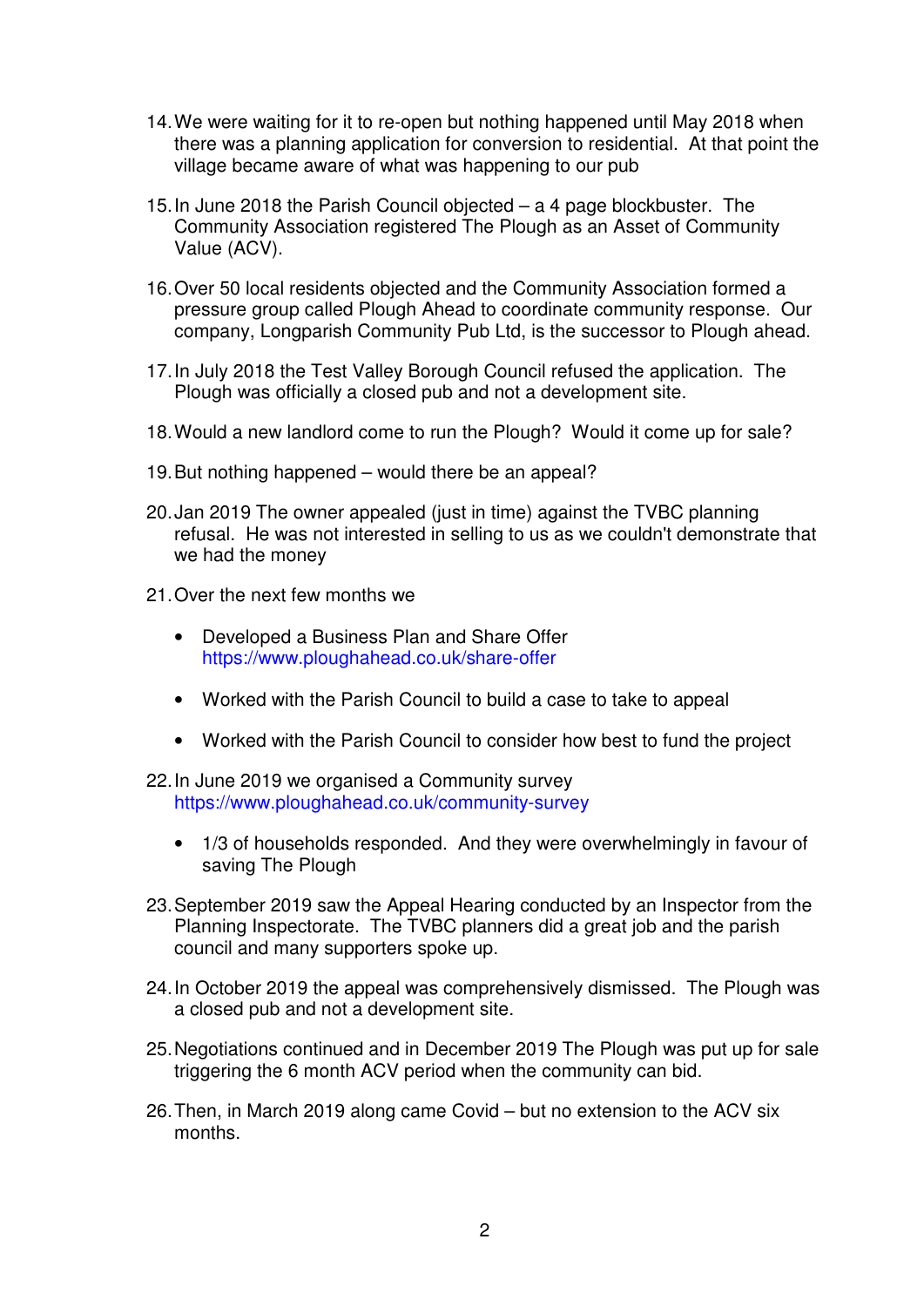- 27. LCPL and PC worked together on funding and an ownership model. The Parish Council would buy The Plough. They would borrow £300K from the Public Works Loans Board. LCPL would raise 230K from shares plus 50K grant from the Plunkett Foundation and a £50K Keyfund loan to fund the rest of the price and refurbishment.
- 28. In May 2020 the Parish Council consulted the community on borrowing. There were 121 individual responses, a substantial majority in favour
- 29. June 2020 Share offer opened and the Parish Council officially resolved to borrow £300K.
- 30. We offered £395K which was at the low end of the range of values provided by a specialist surveyor. Bearing in mind the pandemic we thought this was a fair offer. The offer was rejected. The Community Right to Bid is not a lot help because there is no mechanism to make the owner accept a fair bid.
- 31. Negotiations continued. An offer of 450K was rejected.
- 32. In November 2020 and offer of 500K was accepted. The share offer was reopened to raise another 100K.
- 33. So in February this year the Parish Council bought The Plough for £500K and leased it to us for 99 years. They used £300K borrowed from the Public Works Loans Board and we paid a premium of £200K for the lease to make up the £500K purchase price. We also paid the stamp duty and all the parish council's costs relating to the purchase.
- 34. There were some complicated arrangements to deal with £90,000 VAT payable by the Parish Council on the purchase price and another £36,000 VAT on the lease premium payable by us. Both we and the Parish Council registered for VAT and all the VAT was eventually repaid but after substantial delays at HMRC caused by Covid.
- 35. The rent we pay under the lease cover the Parish Council's loan repayments so there is no net cost to the Parish Council.
- The accounts to 30 April 2021
- 36. That brings me to the accounts.
- 37. The accounts have been approved by your committee and independently examined by Cadwallader & Co, our accountants so this meeting simply needs to note them and a vote is not required.
- 38. The balance sheet shows the cost of the lease as a bit over £227K. That represents the premium of 200K plus stamp duty on the purchase price of £500K and the lease premium plus Land Registry fees and the fee for the professional valuation.
- 39. There are debtors, that is amounts owing to us, of nearly £100K. That represents £54K owed to us by the Parish Council because we covered their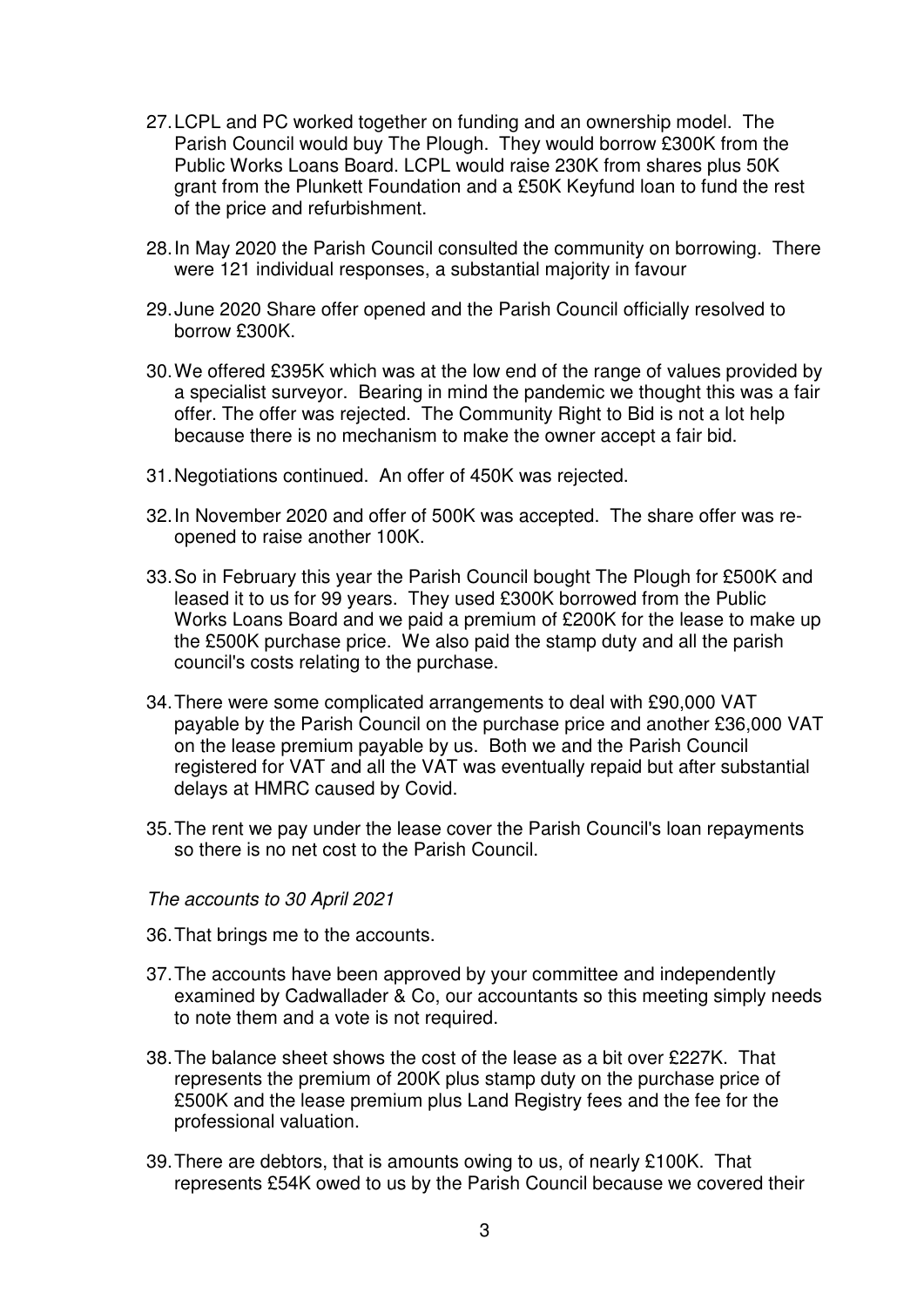VAT and their repayment had not yet arrived plus 6K insurance because we paid a year's premium and most of it relates to the period after 30 April plus £39K which we were owed by the VATman.

- 40. In creditors you will see Other Creditors of £49K. That is the Plunkett grant of 50K. It is legally intertwined with the Keyfund loan of 50K and is technically repayable if we go bust in the first 84 months. 30 April is 2 months into the loan period so our accountant has recognised 2/84 as income and the rest as a creditor. Fear not; so far as we are aware no community benefit society has ever had to give back their grant.
- 41. The Keyfund loan appears in two places in the balance sheet. This is because we legally have to split creditors between amounts due in the year after the accounting date which is the £7,143 and amounts due after that which is the £41,667.
- 42. Now on to the detailed profit and loss account. It is pretty well self explanatory but I'd like to talk about some figures.
- 43. Insurance 3,872 is higher than we expected. That is because a closed pub which is also a building site is one of the most expensive things to insure.
- 44. Repairs and maintenance £5,583 is low. That because a lot of work was done by volunteers, to whom many thanks, and because much of the work done before 30 April was preparatory work such as stripping out the old ceilings, plumbing and electricity. We have spent a lot more since. I'll come on the that.
- 45. Legal and professional is high. That's because we paid all the Parish Council's legal and professional fees as well as our own. The way in which the purchase was financed is unusual which resulted in high professional fees. That is entirely understandable as the Parish Council is funding the purchase with public money and needed to be sure that arrangement was in accordance the rules they are governed by. Despite the high fees we have a good deal because our rent is fixed at £787.50 per month for 50 years and then drops to a peppercorn for the rest of the lease period.
- 46. Donations of £17,657 are thank to some generous supporters. Donations are our best source of funding and we are hugely grateful to our donors.
- 47. I pause to ask if anyone has any questions about the accounts.
- 48. Now over to Andy's report which will include an explanation of what we've done. Then I'll come back to look ahead.

#### The period after 30 April 21

49. I think the best way to explain is to bring to right up to date on how your committee has used your money.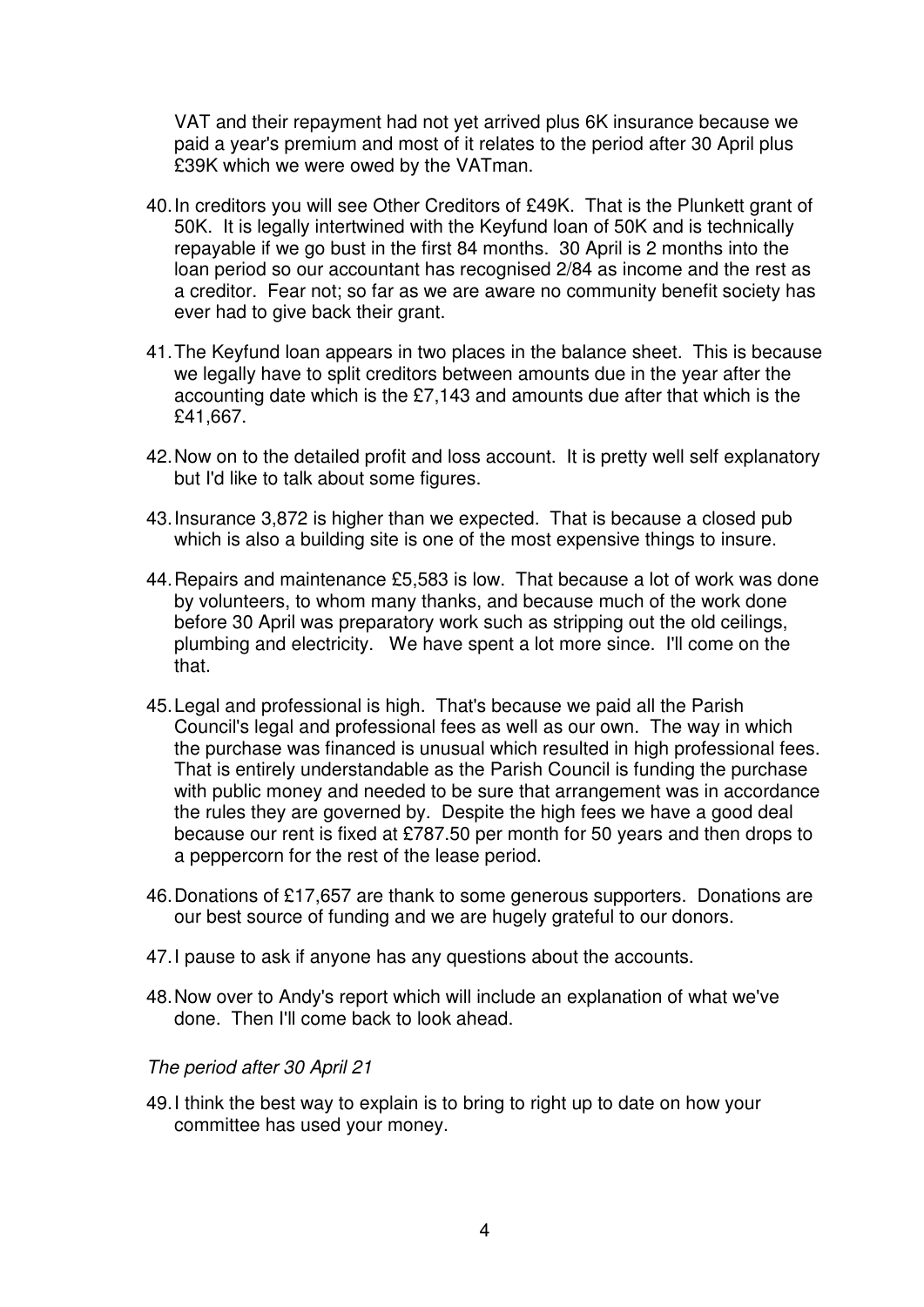- 50. The figures which follow are rounded and they don't include VAT. They go to the end of October.
- 51. The figure for repairs and maintenance does not include the value of volunteers' contributions which is huge.

| Members' share subscriptions                |         | 330,400   |
|---------------------------------------------|---------|-----------|
| <b>Plunkett Grant</b>                       |         | 50,000    |
| Keyfund loan                                |         | 50,000    |
| Donations                                   |         | 23,000    |
| Grants                                      |         | 2,000     |
| <b>Total funds</b>                          |         | 455,400   |
|                                             |         |           |
|                                             |         |           |
|                                             |         |           |
| Used for                                    |         |           |
| Purchase of lease                           | 200,000 |           |
| Legal, professional and stamp duty          | 40,000  |           |
| Rent deposit                                | 14,000  |           |
| <b>Costs to get started</b>                 | 254,000 | 254,000   |
|                                             |         |           |
| Amount left for overheads and refurbishment |         | 201,400   |
|                                             |         |           |
| Overheads                                   |         |           |
| Rent                                        | 7,700   |           |
| Loan repayments                             | 6,300   |           |
| Insurance                                   | 10,800  |           |
| Other overhead expenses                     | 10,300  |           |
| Costs to keep going to end October          | 35,100  | 35,100    |
|                                             |         |           |
| <b>Available for refurbishment</b>          |         | 166,300   |
|                                             |         |           |
| Repairs and maintenance                     | 126,500 |           |
| Equipment                                   | 54,200  |           |
| <b>Total spent on refurbishment</b>         | 180,700 | 180,700   |
|                                             |         |           |
| Overspent by                                |         | $-14,400$ |
| Plus VAT (recoverable next month)           |         | $-13,000$ |
| Plus gross profit on trading less salaries  |         | $-9,000$  |
| <b>Total deficit</b>                        |         | $-36,400$ |
|                                             |         |           |
| <b>Add loans from members</b>               |         | 60,000    |
|                                             |         |           |
| In the bank                                 |         | 23,600    |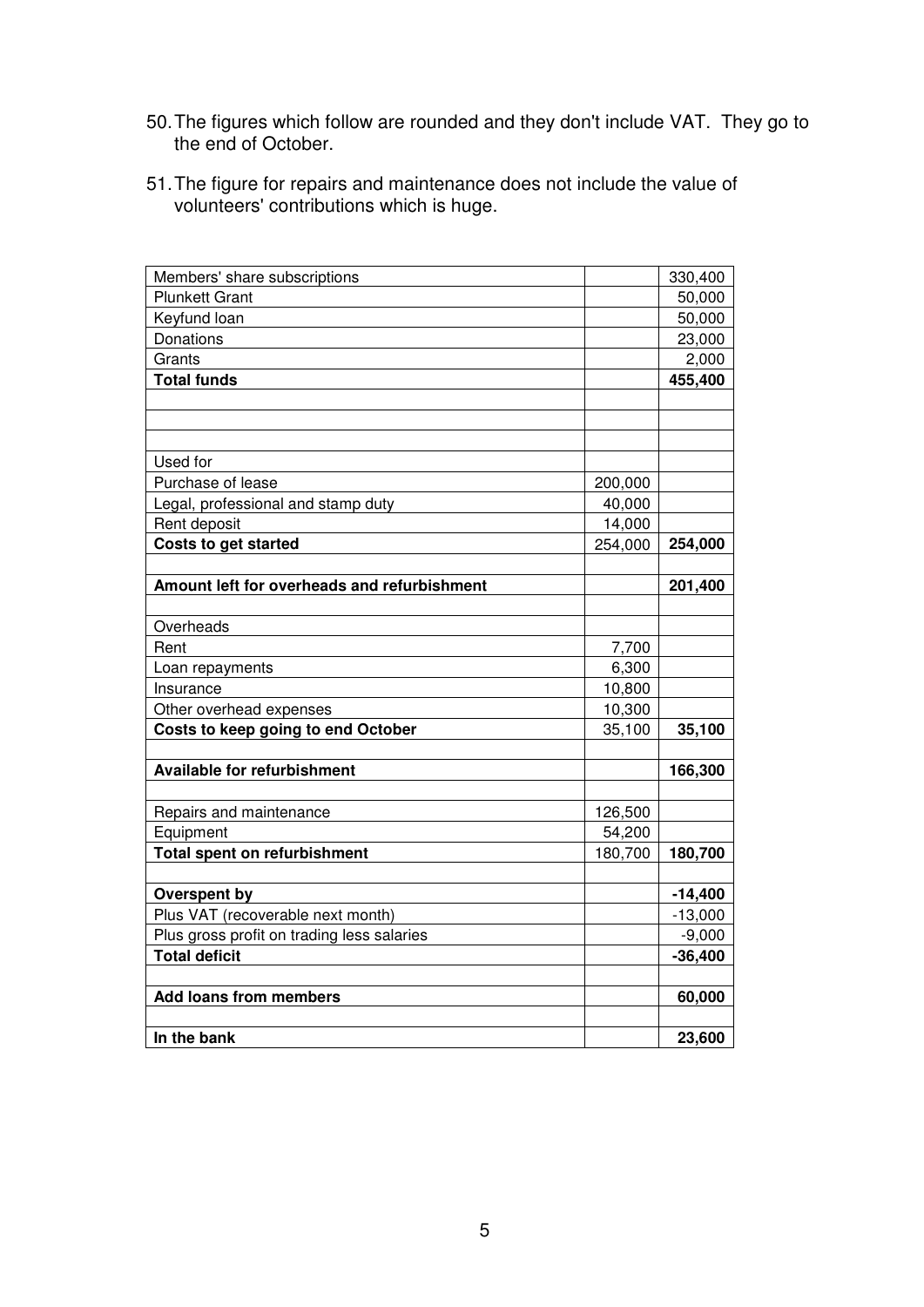# **Trading**

- 52. We opened for wet sales in mid-September
- 53. We began serving food at the end of October
- 54. Feedback has been very good
- 55. Takings have been over the target in our budget
- 56. The business is building up nicely
- 57. But, as expected, we aren't making a profit yet
- 58. And our potential is limited by two main factors
	- Parking, and
	- The electricity supply

## Looking ahead

- 59. You have heard from Andy what we've done and that there's lots more to do.
- 60. First I should explain that we don't expect our trading to become profitable until the Spring. Winter is the worst period for a country pub. We have loans pledged to cover the projected trading deficit.
- 61. But we need funds to finish our refurbishment and enable The Plough to realise its full potential as a pub and community hub.
- 62. The main priorities are getting the electric supply upgraded and extending the car park.

#### 63. Here's a rough list

| Car park work including fencing, light, patio and Electric    |         |
|---------------------------------------------------------------|---------|
| Vehicle charging points                                       | 98,000  |
| Electricity supply                                            | 50,000  |
| Refurbish walk-in fridge                                      | 4.000   |
| Room next to beer store to be converted to store room to free |         |
| off the ground floor community room                           | 5,000   |
| Garden                                                        | 2,000   |
| End store                                                     | 5,000   |
| New shed for logs, mower, etc.                                | 4,000   |
| Flat roof                                                     | 5,000   |
| Other smaller works                                           | 3,000   |
| Roof - not urgent - better figure available soon              | 40,000  |
| Contingency                                                   | 20,000  |
| Total                                                         | 236,000 |